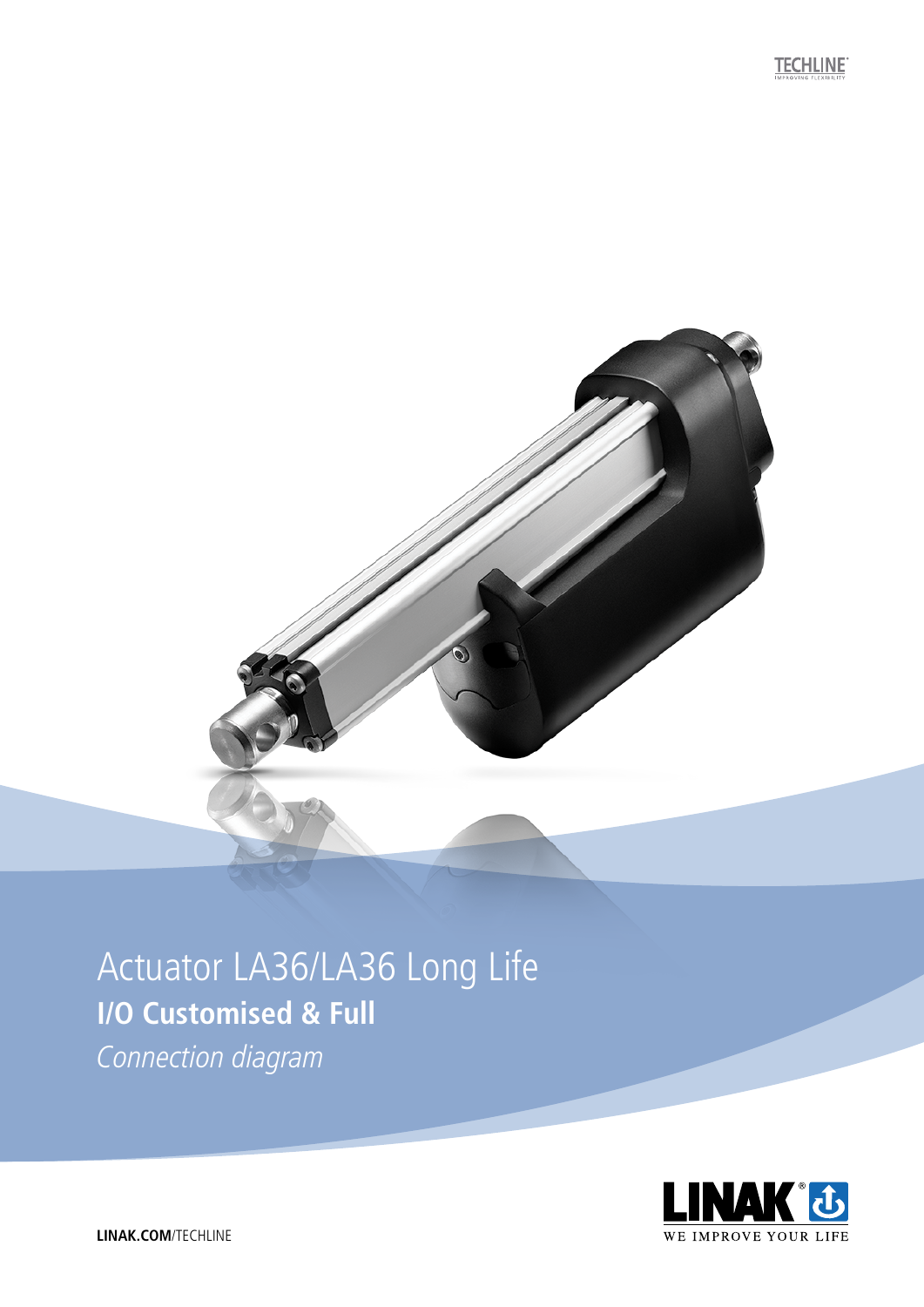## Connection diagram

## I/O Customised or Full 36XXXXXXXXC3XXX=XXXXXXXXXXXXXXX F3



\* Customisable: The I/O Full actuator is configured like an I/O Basic from factory, but with full access to all features. Connect the actuator to Actuator Connect™ via Bluetooth<sup>®</sup> or a USB adapter cable (must be purchased seperately), to enable and configure various features.

Please note: The I/O Customised actuator is configured based on customer needs - for detailed information about wire functionality, please see the [auto-generated data sheet](https://www.linak.com/products/data-sheet-config/) (type in J-number from product label).

\*\* If input/output are not used and a 6-pin connector is chosen, the alternative pins are used.

Copyright © LINAK 2022.05 . MA-M9-02-940-A . LINAK A/S reserves the right to make technical alterations

Copyright © LINAK 2022.05 . MA-M9-02-940-A - LINAK A/S reserves the right to make technical alterations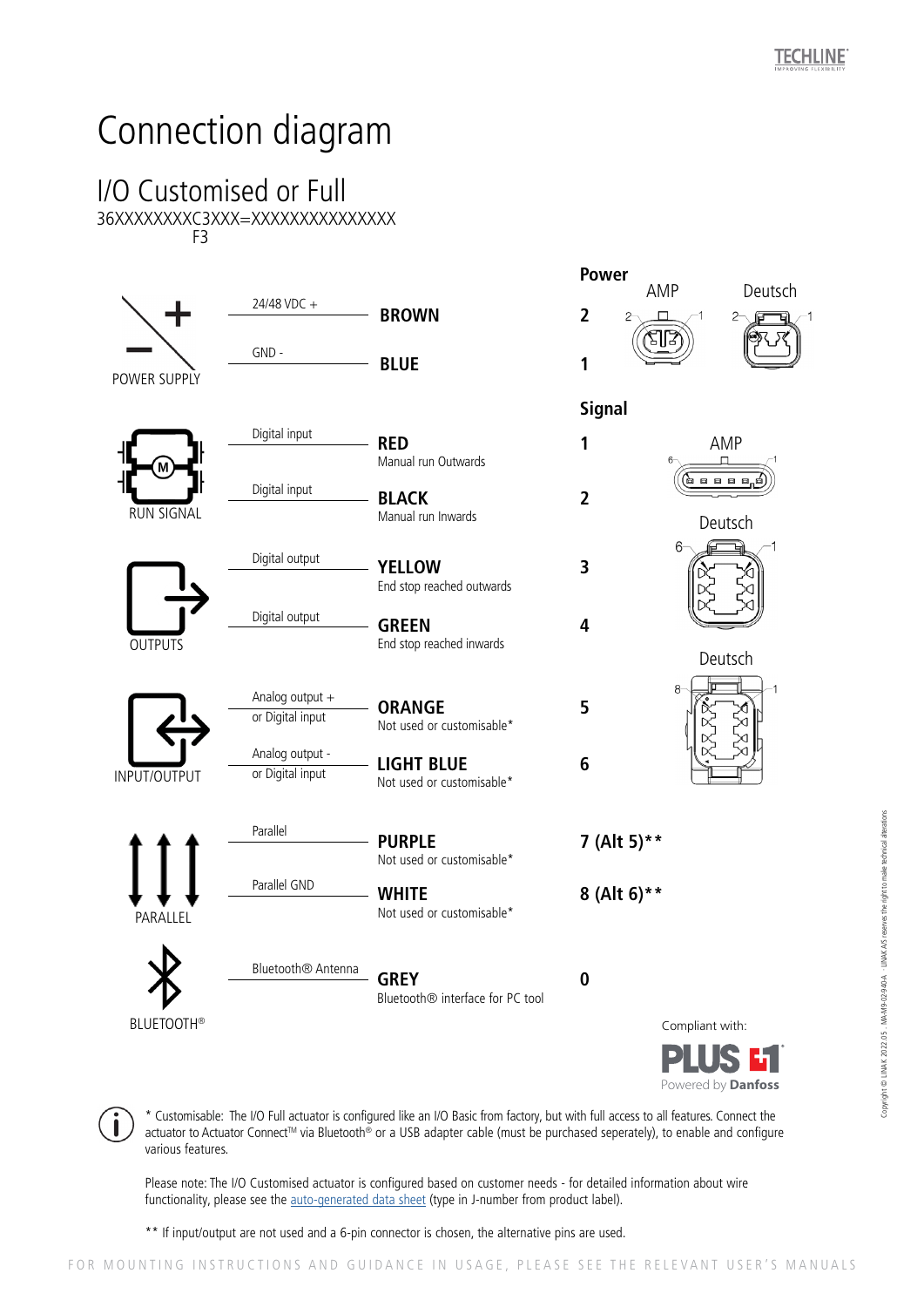## I/O Specifications

| ln p u t /<br>Output | <b>Specification</b>                                                                                                                                                                                                                                                                                                                                          | <b>Comments</b>                                                                                                                                                                                                                                                                                                             |
|----------------------|---------------------------------------------------------------------------------------------------------------------------------------------------------------------------------------------------------------------------------------------------------------------------------------------------------------------------------------------------------------|-----------------------------------------------------------------------------------------------------------------------------------------------------------------------------------------------------------------------------------------------------------------------------------------------------------------------------|
| Description          | IC - I/O is a universal industrial<br>interface developed by LINAK <sup>®</sup> .<br>I/O is a common term used, to<br>describe inputs and outputs<br>As part of the IC (Integrated<br>Controller) range, the IC - I/O<br>interface it is offering a range of<br>flexible digital and analog in- and<br>outputs. It can be deployed through<br>all industries. | 1/O                                                                                                                                                                                                                                                                                                                         |
| <b>Brown</b>         | 24-48 VDC + (VCC)<br>Connect Brown to positive<br>24V, current limit 13 A<br>48V, current limit 8 A                                                                                                                                                                                                                                                           | Note: Do not swap the power supply<br>polarity on the brown and blue wires!<br>The PCB is coupled to the housing<br>through a capacitor.<br>Current limit levels can be adjusted<br>through BusLink.<br>If the temperature drops below $0^{\circ}C$ , all<br>current limits will automatically increase<br>with a factor 2. |
| Blue                 | $-$ (GND)<br>Connect Blue to negative                                                                                                                                                                                                                                                                                                                         |                                                                                                                                                                                                                                                                                                                             |
| Red                  | Extends the actuator features*:<br>-Standard run (Default for Full<br>version)<br>-impulse run<br>-Servo $(+)$<br>-Proportional $(+)$                                                                                                                                                                                                                         | The signal becomes active at:<br>$\geq 67\%$ of $V_{IN} = ON$<br>The signal becomes inactive at:<br>$\leq$ 33% of V <sub>IN</sub> = OFF<br>Input current: 10 mA                                                                                                                                                             |
| <b>Black</b>         | Retracts the actuator features*:<br>-Standard run (Default for Full<br>version)<br>-impulse run<br>-Servo (-)<br>-Proportional (-)                                                                                                                                                                                                                            |                                                                                                                                                                                                                                                                                                                             |